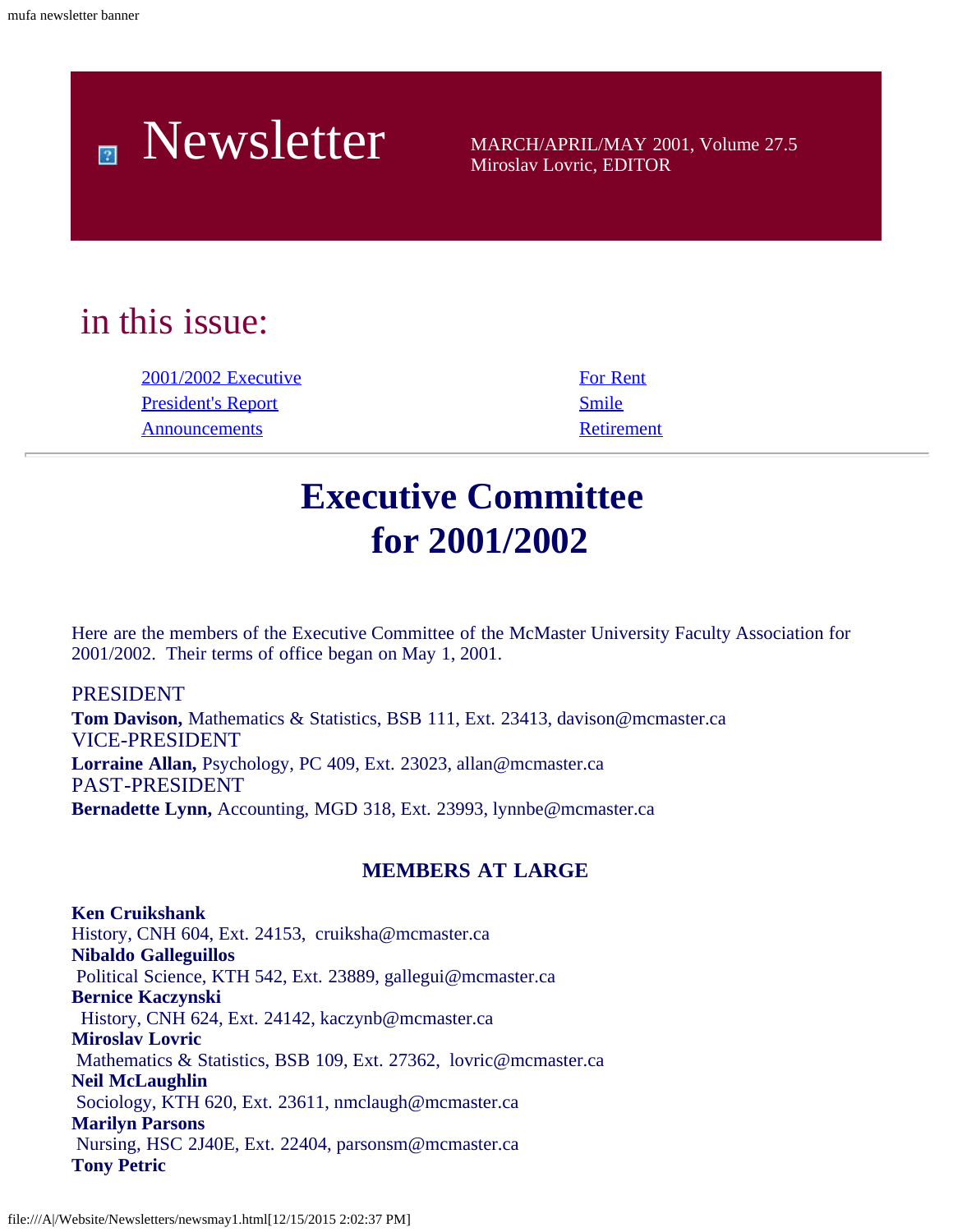Materials Science, JHE 148, Ext. 27242, petric@mcmaster.ca **Carl Spadoni** Mills Library, L B102, Ext. 27369, spadon@mcmaster.ca **Mike Veall** Economics, KTH 435, Ext. 23829, veall@mcmaster.ca **Eva Werstiuk** Medicine, HSC 4N39, Ext. 22204, wrstiuke@mcmaster.ca

# President's Report

(delivered at the April 24, 2001 Annual General Meeting)

<span id="page-1-0"></span>Previous to my three-year commitment to the MUFA presidency (Vice President, 1999/2000; President, 2000/2001; Past President, 2001/2002), I had served on the MUFA Executive several times. The relationship between MUFA and the University Administration has changed in many ways during the twenty years in which I was involved with the Association. During my first stint on the Executive in the early 1980s, MUFA and the University were continually at loggerheads. Collegiality existed between faculty members, but not universally between faculty and administrators. While the Joint Committee existed, negotiations were not taken seriously and faculty suffered imposed salary settlements and were infrequently consulted in the overall operations of the University, except in Senate and then only on purely academic matters. Because of this unhealthy atmosphere, the Tripartite Agreement was negotiated and signed in the 1980s, committing MUFA and the Administration to a time-limited negotiating procedure with a dispute resolution mechanism (final offer selection) should negotiations fail. Moreover, the Joint Committee itself took on a more proactive and expanded role becoming a forum to discuss faculty issues relating to their terms and conditions of employment even if they did not relate directly to salary negotiations. In my four years on the Executive in the late 1980s and early 1990s, I witnessed first hand the enhanced role of the Joint Committee and more importantly the effectiveness of the Tripartite Agreement. Sadly, the Social Contract years of the early 1990s created an unnatural bargaining environment and the enforced budget reductions of the Common Sense Revolution in 1995 further hampered our faculty position. Nevertheless, the Joint Committee continued as a place to discuss faculty issues openly and frankly. When I again joined the Executive in 1996/97 and 1997/98 as Remuneration Chair, I felt part of a Joint Committee that operated collegially and considered faculty issues seriously.

When I was elected to the MUFA Executive as Vice President in 1999/2000, MUFA had just signed a three-year salary agreement about which many faculty members were far from pleased. This, however, turned out to be one of the minor annoyances of my time on the Executive in 1999/2001.

I presumed (wrongly it seems) that since a three-year salary agreement meant a relatively quiet period for the Joint Committee vis à vis salary negotiations, we on the Executive and at the Joint Committee could spend more time on other issues which affect faculty in the University. Looking back from Spring 2001, I realize that my optimism was naive and I was unprepared for the level of labour unrest which erupted at McMaster in the next two years. During my Vice Presidency there were several strikes on campus, the most visible of which was the TA strike in December 1999. John Platt, MUFA President in 1999/2000, brought forward a proposal for a policy on "The Rights and Responsibilities of Faculty Members during Work Stoppages" following the settlement of the TA strike. This was discussed by the MUFA Executive and brought to the Joint Committee early in the new year (2000). In Spring 2000, it was announced that MUSA had certified as a union and it became more imperative that a policy on faculty rights and responsibilities be agreed on. At the same time the Joint Committee was working on revisions to the CP/M Policy to clarify language and bring it up to date.

The first part of my presidency in 2000 was relatively uneventful. We heard periodically through the summer and fall of 2000 that MUSA negotiations were not going well and we were apprised in Spring 2000 of the results of an extensive staff survey which revealed the intense and generalized dissatisfaction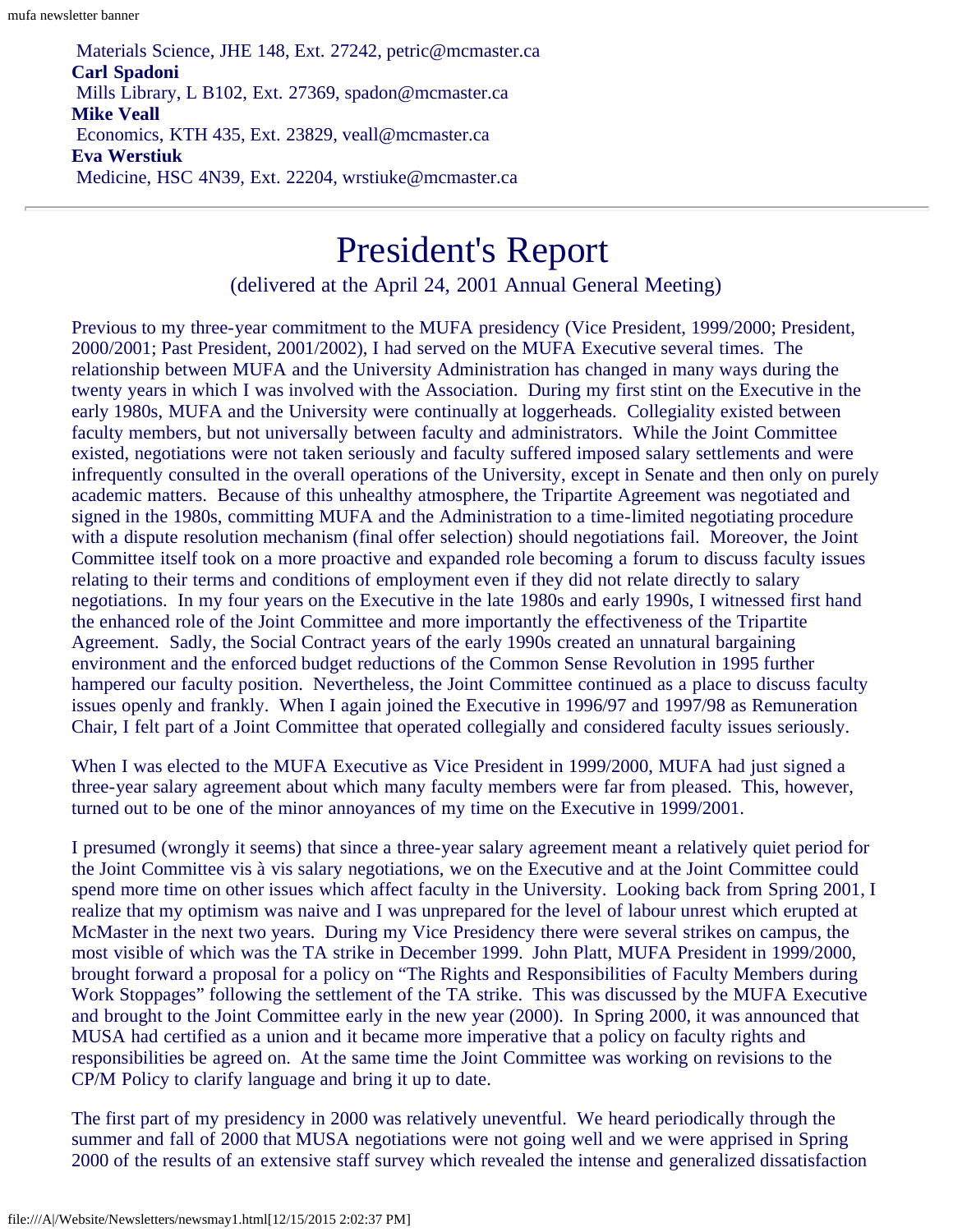of McMaster staff. We understood the significance of this information and tried to learn about the problems which MUSA and the Administration faced in their attempts to negotiate a first contract.

The beginnings of my presidency were grounded in small events which reflected more profound and significant issues. One, the Mactron (an electronic scoreboard donated to the University under the agreement to broadcast commercial messages of the donor), was an eyesore which flashed commercial messages night and day at the Business building and adjacent parking lot. It not only visually offended faculty, staff, and students, but also homeowners who lived next to the University. Through MUFA's efforts the electronic scoreboard was moved and the advertisements curtailed. Decidedly, the Mactron issue was a minor one, but it reflected a larger issue, that is, the commercial threat to the academic endeavour, i.e. commercialization of the University.

The Mactron issue offered an entrance to the debate on how far universities should go in selling themselves for private donations. Should a university accept donations when there are strings attached which limit academic freedom? This question is a pertinent one and requires University members to undertake fundraising with their eyes open. Increasingly, the funding crisis in Ontario universities creates the potential for deal-making that could injure the academic credibility of institutions. We at McMaster have noticed peripheral deals such as advertisements in washrooms, TV monitors in cafeterias and a Coca Cola monopoly on campus, which do not directly impinge on academic life, but which may foreshadow future agreements which do, in fact, limit academic pursuits.

Such issues as commercialization were the "stuff" of Fall 2000 on the MUFA Executive. By November 2000 the policy on "Rights and Responsibilities of Faculty during Work Stoppages" was completed by the Joint Committee, approved by the MUFA Executive and sent out to faculty members for their approval. Both "The Rights and Responsibilities" document and the CP/M revisions were approved by the MUFA membership in December 2000. In the meantime, the Library Negotiating Committee began to negotiate a parallel policy for MUFA librarians to provide them with a delineation of their rights and responsibilities during work stoppages by union groups on campus. It was necessary to conduct these librarian negotiations speedily, since by January 2001, relations between the MUSA and University bargaining teams had deteriorated greatly. The possibility of a MUSA strike was becoming imminent. The Librarians Negotiating Committee exchanged drafts of the policy and with the outstanding work of Nora Gaskin and Carl Spadoni, the MUFA librarians policy was approved on the day the MUSA strike was announced in March 2001. (Talk about eleventh hour negotiations.)

The MUSA strike was the nadir of my MUFA presidency. The MUFA Executive had been kept abreast of MUSA negotiations by both sides — the negotiators from MUSA and those from the Administration. The Executive and I saw that negotiations to reach an agreement on a first contract had reached an impasse. Both sides were adamant about the appropriateness of their positions, and it had become very difficult for either MUSA or the University Administration to compromise. Certainly, the longstanding unhappiness of MUSA caused by what they believed was lack of respect for them and their contribution to the University, created a very unhealthy negotiating atmosphere as well as a loss of trust in the University Administration.

We on the MUFA Executive were dismayed at the MUSA strike vote and its consequent work action. The MUFA Executive tried to maintain a neutral position on the strike, encouraging both sides to work toward a negotiated settlement at the bargaining table. Many faculty members chose to exercise their rights during the strike, refraining from crossing the picket line, holding classes off campus, cancelling classes, and even reorganizing their class exams. One of the issues that arose came from faculty members, especially untenured ones, who felt threatened in taking action in support of the strike. The MUFA Executive tried to communicate to its members that the Policy on Rights and Responsibilities defined the potential cost to them to support the strike action, namely the loss of a certain amount of pay. Nevertheless, some members still felt exposed to some vague "disciplinary action" despite the fact that I had assurances from the Provost that our policies defined the potential extent of action that could be taken if members did not perform their duties during the strike. Sadly, even though we tried to explain the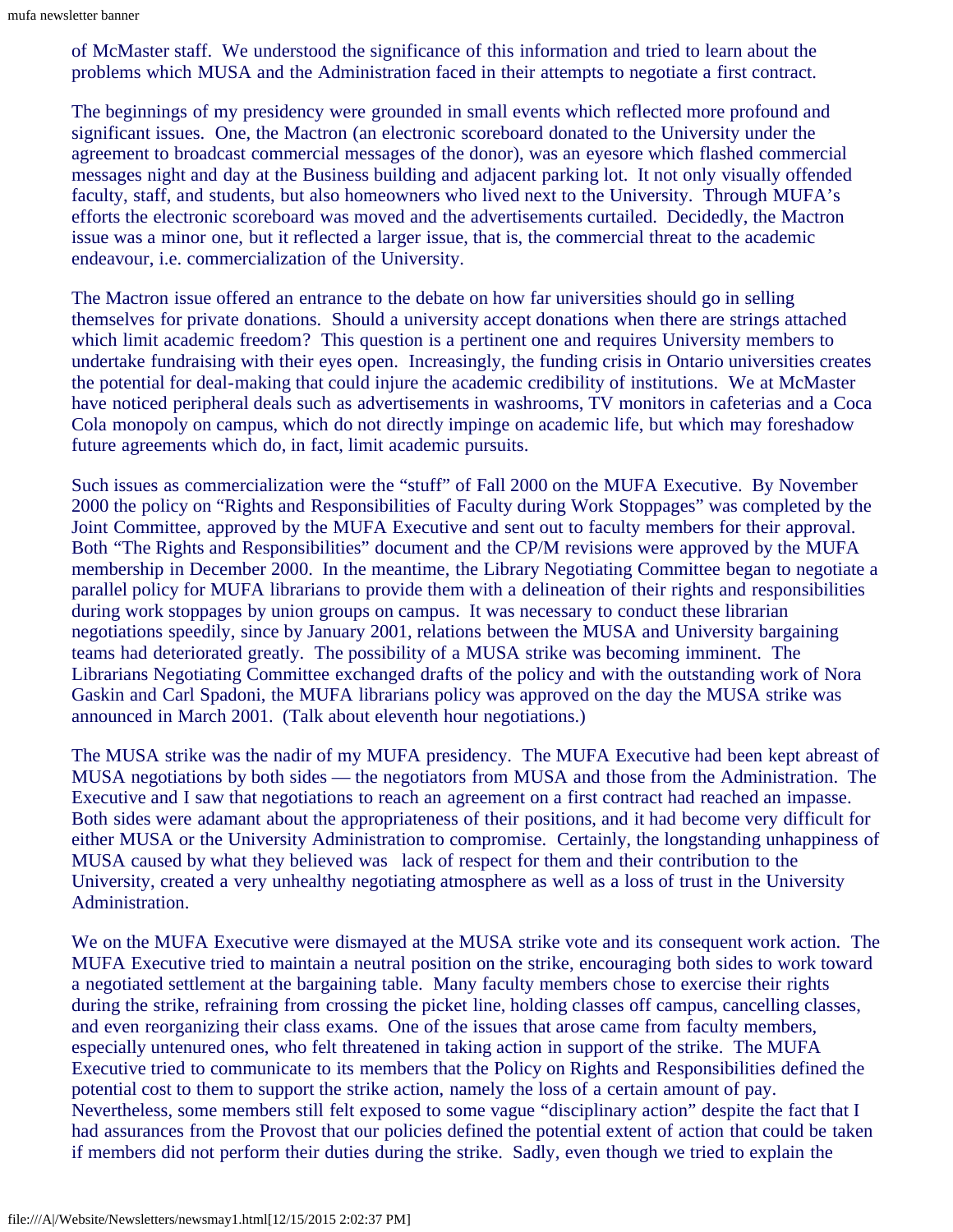policy to our members, some did not believe our interpretation.

Despite these problems in the University, I was impressed, as MUFA President, by the openness and collegiality that MUFA and the University Administration had developed since my first experiences with MUFA in the 1980s. Understandably MUFA and the Administration do not always agree, but we have been able to discuss our differences, argue our respective positions and maintain our mutual respect for each other. One of the areas where I saw this collegiality manifested was in revisions of the Tenure and Promotion document which took place over the years 1997-2000. The joint Senate/MUFA drafting committee had suggested a revision to the Appeals Procedure in the Tenure document, taking the final decision for an appeal away from the Appeal Tribunal and moving it back to the original committee that had made the negative decision. The MUFA Executive opposed this change arguing that it introduced bias and denied the appellant natural justice. MUFA suggested that perhaps better trained tribunal members would answer the defects in the current procedure that motivated the change recommended by the drafting committee.

In fact the T&P revisions went forward to Senate in 2000 without any change to the appeal procedure. Plans are underway to develop a trained hearings panel drawn from all parts of the University that would be used for the many types of hearings (tenure and promotion appeals, grievance, research ethics, etc.) described in our policies. I believe the results of MUFA collaborating with the University Administration may provide a superior result to any of the parties acting alone.

Another area where we have had a major success in 2000/2001 is in the area of the MUFA librarian process for future negotiations. Since May 1995 when many McMaster librarians chose to align themselves with MUFA, we have conducted negotiations a number of times, both over salary and policy issues. It has been MUFA's belief that librarians' salary and benefit negotiations should be linked to faculty negotiations. Since MUFA librarians are not covered by the Tripartite Agreement under which faculty negotiate, we had to negotiate separately for librarians outside the Joint Committee process. We have now come to an agreement on a formula to link MUFA librarian salary negotiations to those agreed to in the Joint Committee. This will indirectly bring the librarians under the aegis of the Tripartite Agreement and its dispute resolution procedure and protect them from the potential of imposed settlements. This agreement was reached collegially through discussion and debate. It will allow MUFA librarian negotiations to concentrate on policy areas relevant to them and spend less time repeating the salary and benefits negotiations already undertaken in the Joint Committee.

I approached my year as President of MUFA with much trepidation. One of the major areas which MUFA had to lend its support was the negotiation of and subsequent agreement to sharing a portion of the McMaster Pension Surplus. Les Robb served as the MUFA representative (and official spokesman for the Pension Members Group) on the committee that negotiated the pension surplus sharing agreement and oversaw the communication of the agreement and the voting on it by members. The outcome of this effort is still not clear, since insufficient votes have been cast to reach the 90% requirement for lawyers to present our case to the official regulative channels.

My year as President of MUFA in 2000/2001 has had its high points, such as signing of the preliminary agreement on the pension surplus, and it has had its low points as in the MUSA strike. The poor morale of returning MUSA staff and the unhappiness of some faculty that MUFA did not take a more active role in supporting the MUSA strike (and the anger of some faculty that we took too strong a position during the strike) has created a turbulent environment at McMaster which I hope will create positive changes. I am an optimist and somewhat old fashioned in that I believe discussion of issues can lead to resolution and improvement, given willingness and good faith on both sides. What McMaster will look like in five or ten years is at once a matter of speculation and planning. To maintain our academic excellence and our strong reputation, we at MUFA need to be continuously vigilant and ensure that faculty have a strong voice in all aspects of the University operation. In my year as MUFA President, I tried to do this and I realize sometimes I was successful and other times I stumbled a bit. I learned, however, that being MUFA President means representing McMaster faculty, not representing myself. The diversity of views among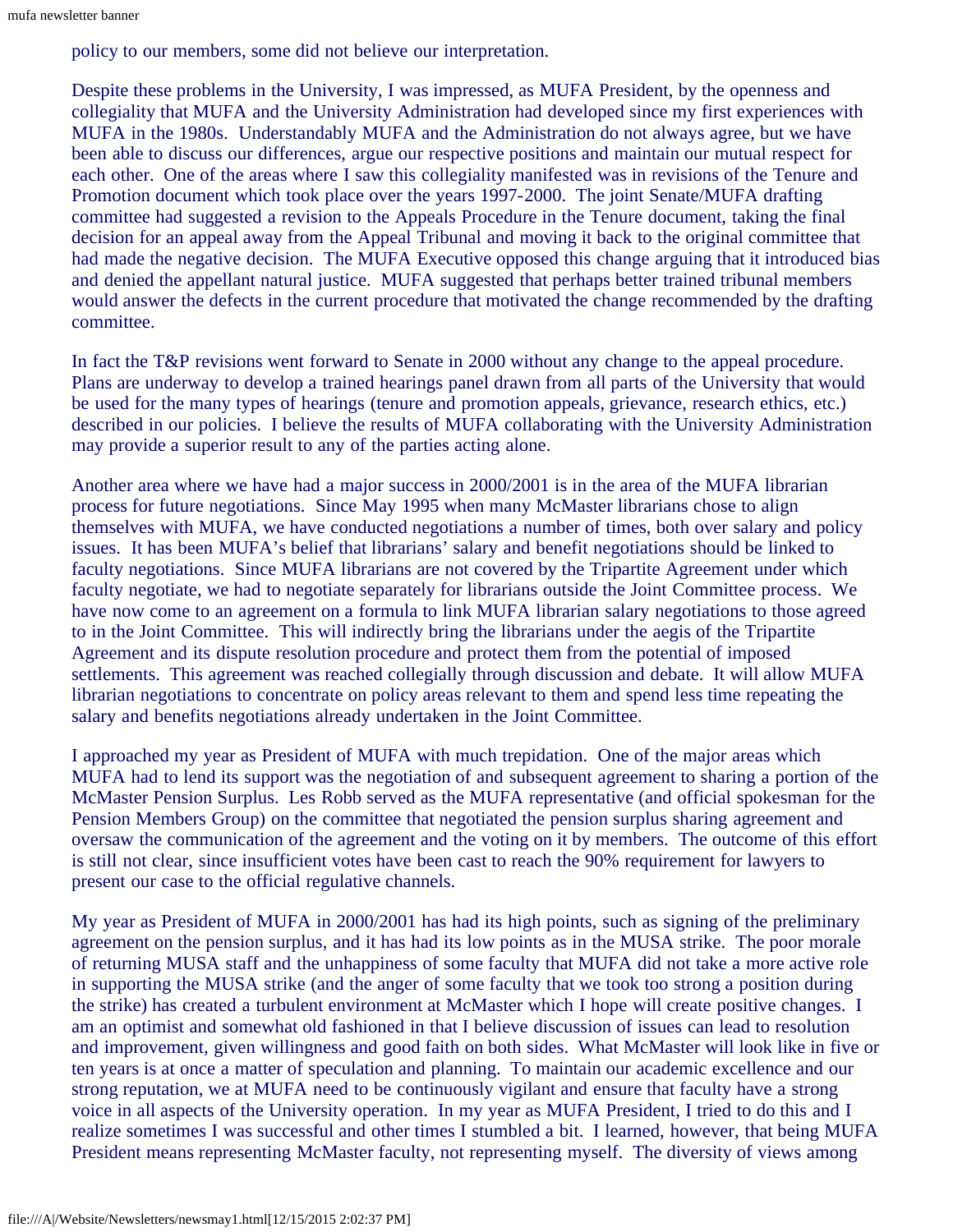McMaster faculty is only imperfectly reflected by the MUFA Executive, and trying to represent these differences was the exciting and frustrating part of being MUFA President. Harvey Weingarten, Provost during my MUFA presidency, reminded me continuously that MUFA is too democratic and I reminded him that democracy is MUFA's strength.

<span id="page-4-0"></span>What will McMaster look like in five to ten years? I hope its faculty still operate collegially. I hope it continues and improves its recruitment of first class students and that it is able to renew itself with first class faculty appointments. I hope that MUSA staff will reach an agreement which creates an environment that respects and values its contributions. I hope that McMaster's research efforts move it to the top position in Canada (we are only fifth or sixth currently in 2001). Finally, I hope my presidency of MUFA and all my previous efforts on the Executive help to strengthen the organization and make it vital to its members.

*Bernadette Lynn*

 $|2|$ 

# **Announcements**

## **Welcome New MUFA Members**

Parminder S. Raina CE&B

Phillip Koshy Mechanical Engineering

## **2000 OCUFA Teaching & Academic Librarianship**

Congratulations to **RICHARD BUTLER,** Professor of Pathology and Molecular Medicine, who will be honoured with a 2000 OCUFA Teaching Award at a special ceremony on June 8, 2001.

Established in 1973 and presented annually by the Ontario Confederation of University Faculty Associations (OCUFA), the OCUFA Teaching Awards acknowledge the immense contributions made to teaching by university professors. The OCUFA Academic Librarianship Award was established in 1990 and honours the work of an academic librarian in his or her area of expertise. In announcing the 2000 Award winners, OCUFA President, Hank Jacek said, "These are the men and women who both inspire and inform their students. The recipients of the teaching awards are people who make a difference both to their profession, and in the lives of their students by ensuring the best in course development, instruction, and research. And the recipient of the academic librarianship award is one who has made a significant contribution to scholarly achievement in the academic community."

## $|2\rangle$ **Results of our "Participation Please!!!" Poll**

In the February issue of the *Newsletter,* we asked for comments on two issues. Here are the results, and the Executive's decisions based on these results.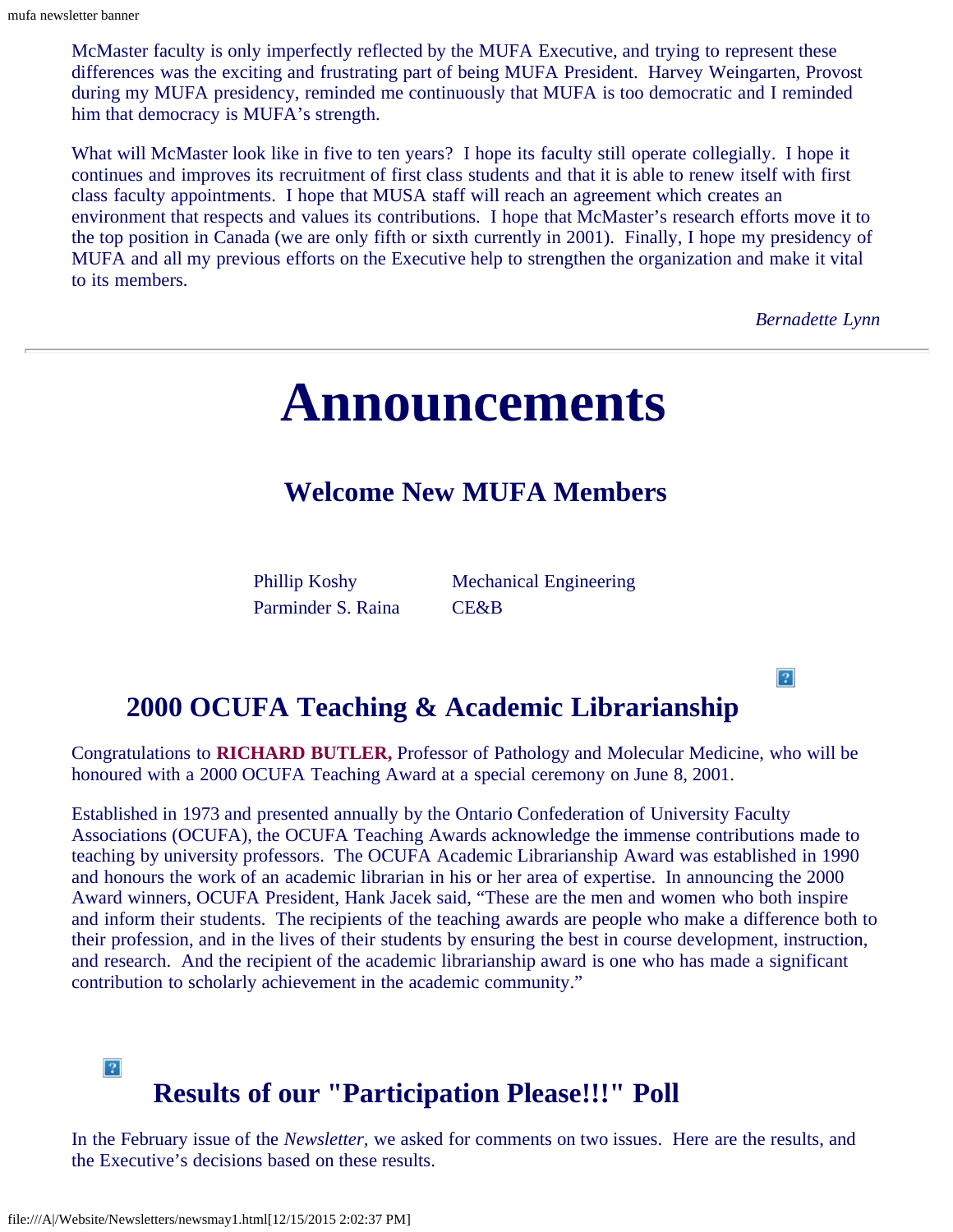**1. Deferment Option in the Pension Plan.** The question was whether to rescind the option which allows non-participation in the Plan for the first year of employment. There were 20 in favour of this and 5 opposed. [Note the total response was 25: this is about 3.5% of our membership.] The Joint Committee decided to leave the terms for joining the Pension Plan as they are. The Executive agreed, but urged that better information about the consequences of not opting in in the first year should be made available to new employees.

**2. Evening Classes.** The question was whether a 6:30 p.m. start or a 7:00 p.m. start was preferable. Again, the response was underwhelming. There were 21 in favour of 6:30 p.m. and 7 in favour of 7:00 p.m.

What did come out in the comments was that some instructors start their teaching day at 8:30 a.m. and end at 10:00 p.m. (or end the day at 10:00 p.m. and start the next day at 9:30 a.m.). This regime is in violation of the 12-hour rule spelled out in the *Guidelines for the Implementation of Load Teaching in Part-Time Degree Studies* [see Faculty Handbook, p. C\*42, II.4]. The Joint Committee agreed that the Provost would ask the Registrar to look into the scheduling software which should protect against violations of the 12 hour rule.

 $\overline{?}$ 

**Civility in Electronic Communications**

The recent labour unrest gave rise to instances of incivility and downright intemperate and offensive emails on g-mufagab. The Provost, who is well known for his commitment to free civil speech, and other MUFA members asked what could be done about these occurrences. The Executive responded that gmufagab provides an open forum for discussion and so is intrinsically valuable. However, the Executive also agreed that the University's Code of Conduct for Computer and Network Users should be adhered to. Section 2c of the Code states: *"The ONet network must not be used to transmit any communication where the meaning of the message, or its transmission or distribution, is intended to be or is likely to be perceived as being abusive, offensive, or harassing to the recipient or recipients thereof."* Offenders could face loss of e-mail privileges if the Code were conscientiously applied.

## **Important Motions Pass Unanimously at AGM**

At the April 24, 2001 AGM of the McMaster University Faculty Association, the following motions were unanimously passed:

*In light of the Administration's recent call for arbitration of the conflict between itself and MUSA, MUFA supports the two parties in their bid to some form of arbitration that will result in a fair and expeditious settlement of this dispute*

 $\overline{?}$ 

*MUFA calls upon the University not to use the services of strike circumvention companies*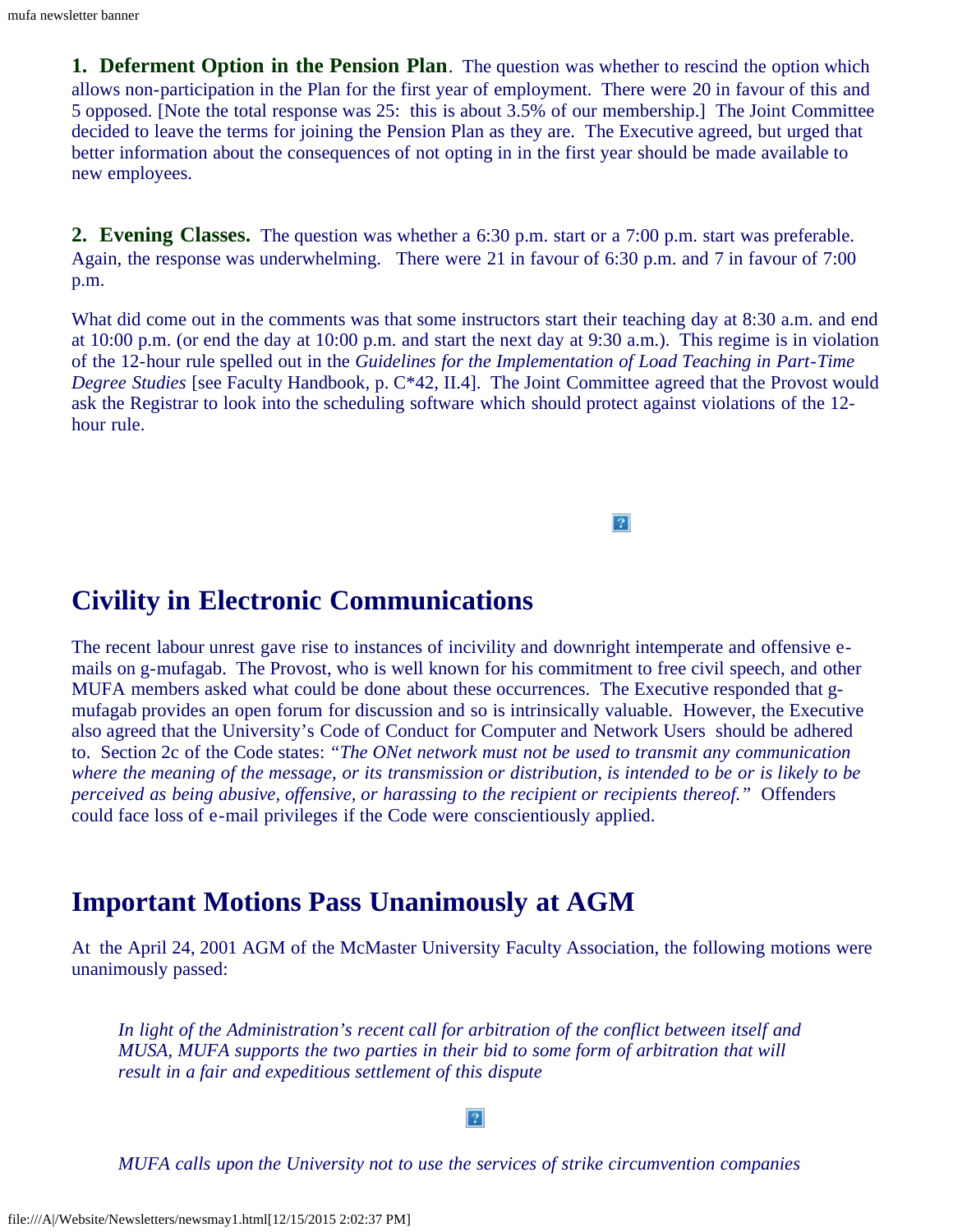*such as Accu-Fax in future.*

Following the meeting, Bernadette Lynn sent the motions to President Peter George and distributed them to members of the Board of Governors on April 26.

#### **Members Vote to Lower Mill Rate**  $|2|$

At the MUFA Annual General meeting on April 24, 2001, members voted to lower the mill rate on which MUFA dues are calculated from 5.2 to 5.1. Treasurer, Bernice Kaczynski, explained that the current reserve fund was in line with Faculty Association policy and that it should be sufficient to cover any unexpected expenses and requirements. Regular operating expenses could be met using the lower mill rate.

The 5.1 mill rate will go into effect on July 1, 2001.



<span id="page-6-0"></span>Lovely, almost new townhouse in Dundas. Large master bedroom available with en suite bathroom, including Jacuzzi tub. Includes everything except telephone. On the bus route. Home also has living room, recreation room, kitchen, and laundry room to be shared with two women. Contact Carla at 905- 628-1768.

**F**ully furnished, 3 bedroom house in Westdale. A 5-minute walk to McMaster. \$1350 plus utilities. Available from mid-August 2001 until the end of June 2002. Ideal sabbatical home. Non-smokers. Close to all schools. Families only, please. Phone 905-577-9102 after 6:00 p.m.

**E**xecutive home for rent in old Aldershot. Three-bedroom (plus one in lower level) ranch is available to rent. Eight minute drive door-to-door from McMaster by car. Fully renovated and tastefully decorated. New kitchen and baths (two 3-piece). Slate, marble, granite and hardwoods throughout. House has living/dining, family room and built in office (cable wired for net). Mature, private 100 x 200 sq ft ravine lot near lake and golf course. All appliances included (incl. laundry). Glenwood School (French Immersion, Gr K-6), which was ranked top in Burlington, is at the end of the street (3-4 minute walk). The home is ideal for sabbatical or short-term faculty. Asking \$1,900 per month. Option to rent furnished as well. Please contact Mike or Shelly at **905-639-2098.**

**T**hree-bedroom Furnished house is available from September 1, 2001 to August 31, 2002. Dates and rent are negotiable. Two and a half baths and large backyard; property backs onto Chedoke Radial Trail and faces quiet street. Eight minute drive to McMaster campus or fifteen minutes by bicycle. Close to public schools. Non-smokers and no pets, please. Phone 905-525-9140, ext. 22744.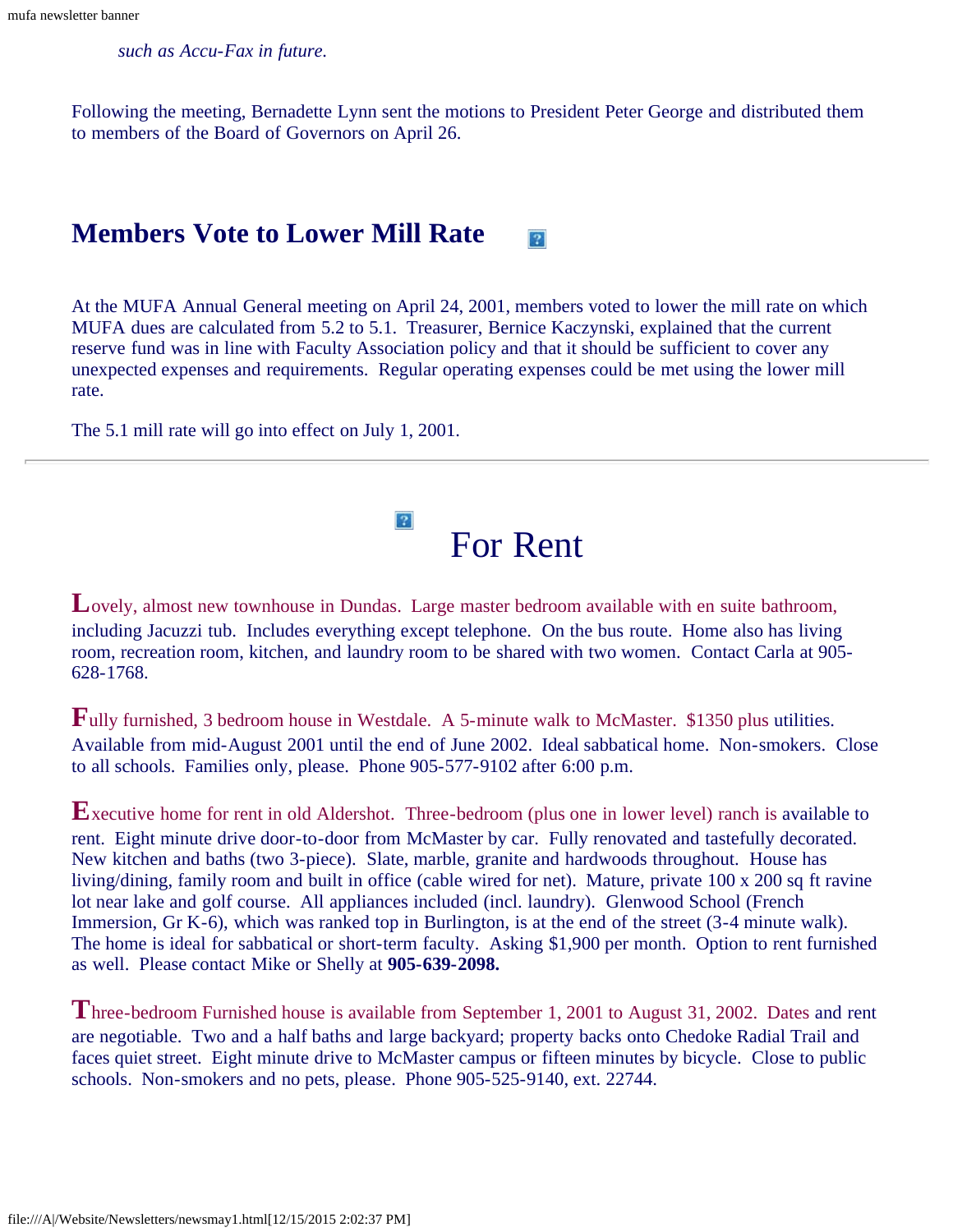# **Cakes & Ale ?**

### $|2|$

<span id="page-7-0"></span>Here is a true story regarding exams at Cambridge. It seems that during an examination one day a bright young student popped up and asked the proctor to bring him Cakes and Ale. The following dialogue ensued:

Proctor: I beg your pardon?

Student: Sir, I request that you bring me Cakes and Ale.

Proctor: Sorry, no.

Student: Sir, I really must insist. I request and require that you bring me Cakes and Ale.

At this point, the student produced a copy of the four hundred year old Laws of Cambridge, written in Latin and still nominally in effect, and pointed to the section which read (rough translation from the Latin):

"Gentlemen sitting examinations may request and require Cakes and Ale."

Pepsi and hamburgers were judged the modern equivalent, and the student sat there, writing his examination and happily slurping away.

<span id="page-7-1"></span>Three weeks later the student was fined five pounds for not wearing a sword to the examination.

*[reprinted with thanks to the University of Waterloo Faculty Association]*

# Will You be RETIRING this Year?

 $|2|$ 

**ELECTRONIC MAIL ACCOUNTS:** It is agreed that provision of e-mail computer accounts for retired faculty members is to be treated similarly to the provision of mail boxes or library cards. All retired faculty should have access to an e-mail account on the same terms as active faculty. Like the mail box or library card, the e-mail account is to be used for University or academic business. The account may be accessed from University computers or by modem. In the latter case, if the retired faculty member wishes a fee modem account, this is also available and can be arranged (for example, through the purchase of vouchers at the Bookstore or by provision of a research account number).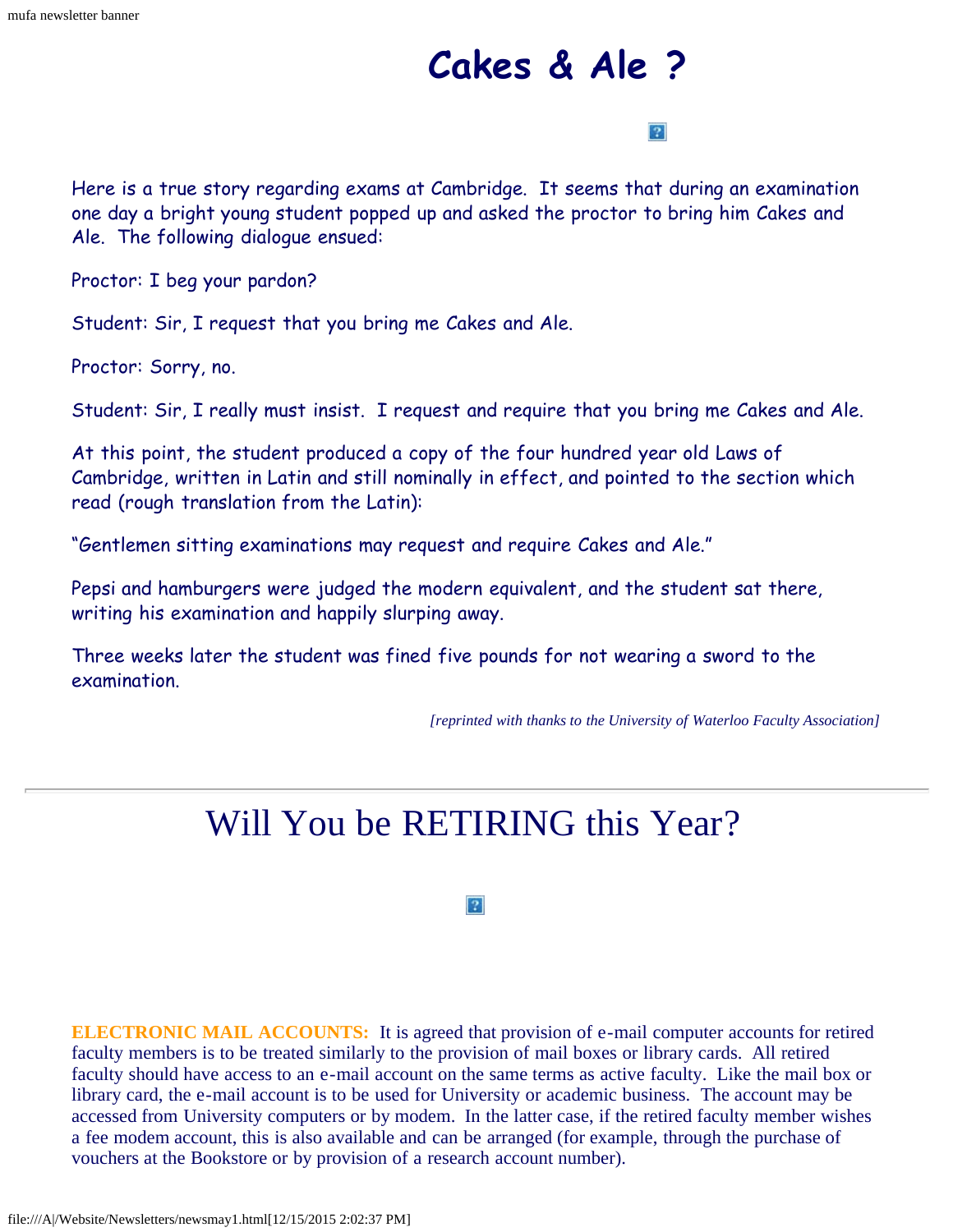Given past experience with illegitimate use of computer accounts by "hackers", it is recognized that for management purposes it might be necessary to require retired faculty to renew the e-mail computer account from time to time, or for CIS to remove accounts that are inactive over a long period of time.

This policy shall be reviewed no later than five years after its implementation.

*Approved by Joint Committee December 9, 1996*

**TERMINATION OPTION:** During the fall of 1996, the Joint Committee recommended and the President agreed that those faculty who at the time of retirement elect the Pension Plan's Termination Option, should continue to qualify for the normal retirement benefits.

**MAJOR MEDICAL & DENTAL BENEFITS:** Continuation of benefits which were in effect prior to retirement, for retiree, spouse and eligible children. Out-of-Province/Out-of-Country-Coverage is reduced to \$10,000/lifetime. It is recommended that you obtain extra travel insurance very time you travel out of Ontario or Canada.

**LIFE INSURANCE:** At normal retirement age (65 years) you will be provided with a paid up policy of \$5,000. If you wish to convert your insurance to a private insurance plan, you must apply within one month of your retirement date. Please contact Human Resources for more information.

If you take early retirement, you are able to keep your current coverage (Grandfathered Plan) or the basic plan of 175% of salary (maximum salary \$100,000) by paying the full premium which is based on age factors, gender and smoking vs non-smoking. At age 65, however, the policy will be reduced to the Paid Up policy of \$5,000.

### **PARKING:**

1. Faculty and Staff who have retired but have a post-retirement appointment for which they receive remuneration from the University shall pay for parking (effective July 1, 1992).

2. Faculty and staff who have retired on or before June 30, 1992 shall continue to receive free parking; in the case of those who are under 65 the free parking shall be provided on West Campus. Any who have already reached 65 and are parking on West Campus should receive a Central Campus sticker immediately.

3. Faculty and staff who retire after June 30, 1992 may obtain a permit which allows (I) free parking on West Campus at all times and (ii) free parking on Central Campus for the period May to August and after 12:30 p.m. on days when classes are held between September and April; alternatively such individuals may purchase, at the Central Campus rate for eight months, a permit for Central Campus.

> *Approved by Joint Committee December 3, 1991*

### **Notice: to Retirees with Restricted Retiree Parking Permits**

### (1) HOURLY PARKING

We are pleased to inform you that the automation of the kiosks has given us an opportunity to set up 1, 2 and 3 hour blocks of parking for retirees holding restricted retiree permits that become valid at 12:30 p.m. Retirees who wish to park on central campus prior to 12:30 p.m. may purchase parking for the duration of time prior to 12:30 p.m. only. The following deposit [subject to change] is required when entering the